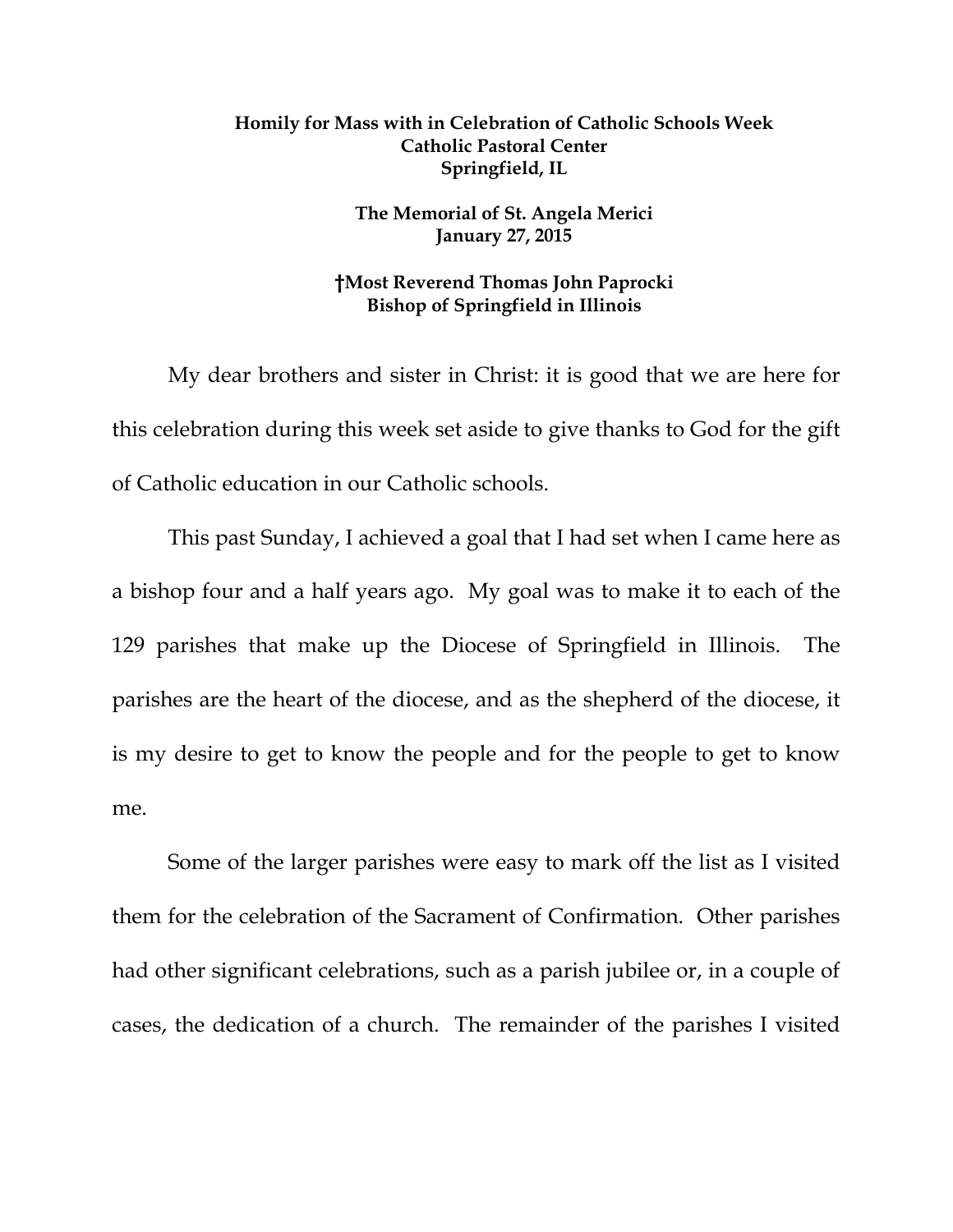for no special reason other than to have the opportunity to visit the parish and spend some getting to know them.

Our Catholic schools are also very important to the life of the diocese and I am always grateful for the opportunity to see the younger generation of Catholics that make up our diocese. So what am I looking for when I visit a parish or a school? Well, I do not come to see how nice the buildings are. I do not come to check on test scores to see how they compare to the rest of the schools in the area. I also do not come to see how many trophies or plaques the schools have won for their success in sports.

Instead, I take my cue from the Gospel passage where Jesus asks, "When the Son of Man comes, will He find faith on the earth?" (Luke 18:8). First and foremost, when I come to a parish or a school, I look for the presence of the Catholic **faith**. While academics, sports, and other extracurricular activities can be a good sign of the vitality of a Catholic school, all of these fall a distant second to the most important element of our Catholic faith being at the center of the identity of a school and as a guiding principle to everything that they do. If greater emphasis is given to something other than the Catholic faith in a Catholic school, then that school is not fully living up to its mission.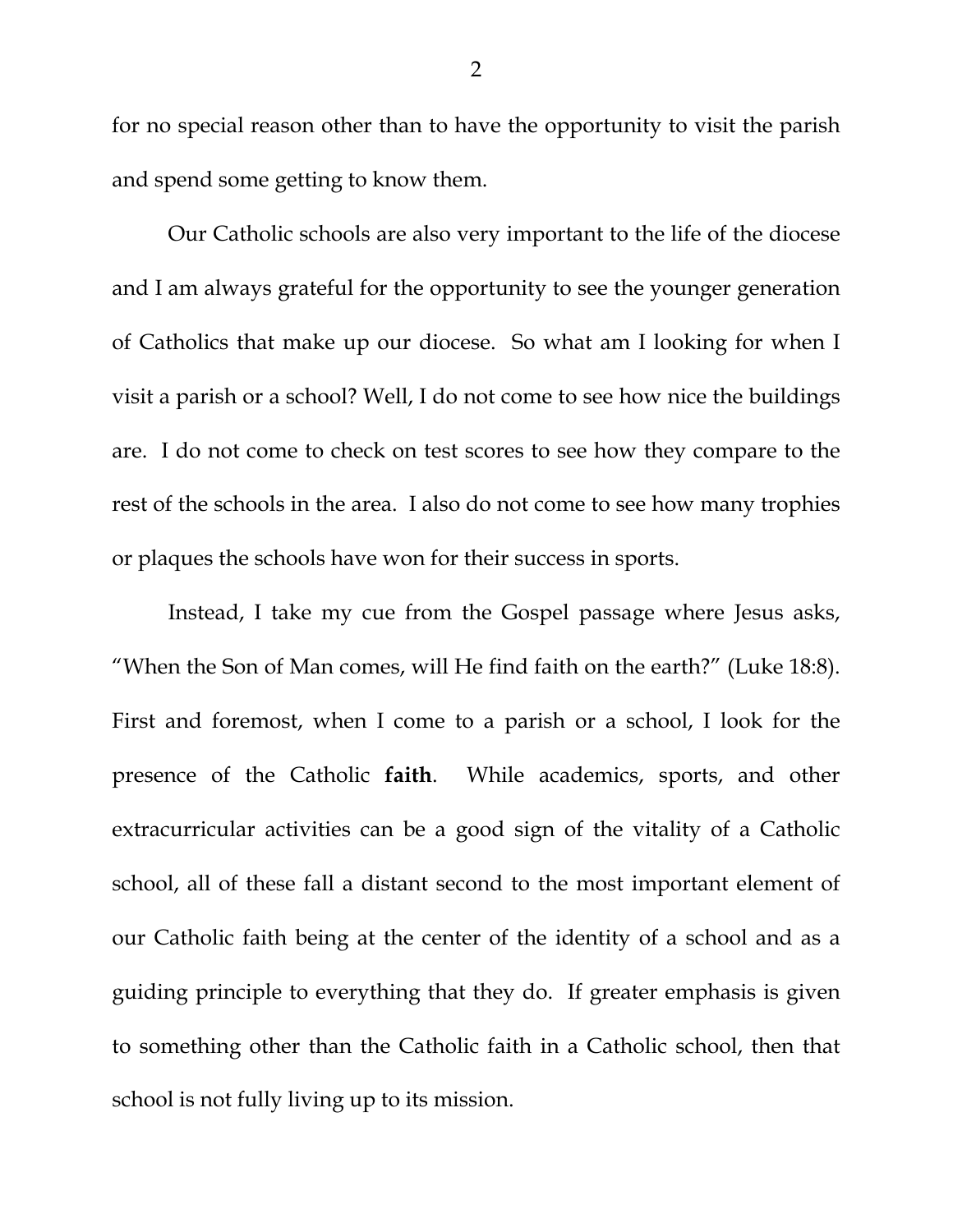Catholic identity in a school is more than just having the external appearances of being Catholic, such as having crucifixes and other holy images displayed throughout the campus. These should be there, as they are visible reminders to of the faith, but the faith needs to go deeper than that. Catholic identity should be seen in how our schools take the opportunity to pray on a daily basis, reminding them that God is close to them and that they should always be turning to Him for His guidance and protection.

Our schools should be places where students learn about Christ, not just as a person about whom they would study in a history class, but as somebody whom they get to know on a personal level as one who loves them and who wants to share His life with them. They also learn the many other wonderful teachings that He has given to us to help us in our lives.

We should expect to find an environment where everybody is treated with the dignity and respect that they deserve as children of God. Each student is not just being prepared to be successful in whatever lies ahead for them in life, but they are being formed to be saints one day in Heaven. That is the greatest accomplishment we could ever hope for and, in the end, the only one that truly matters. It is for that reason that we place so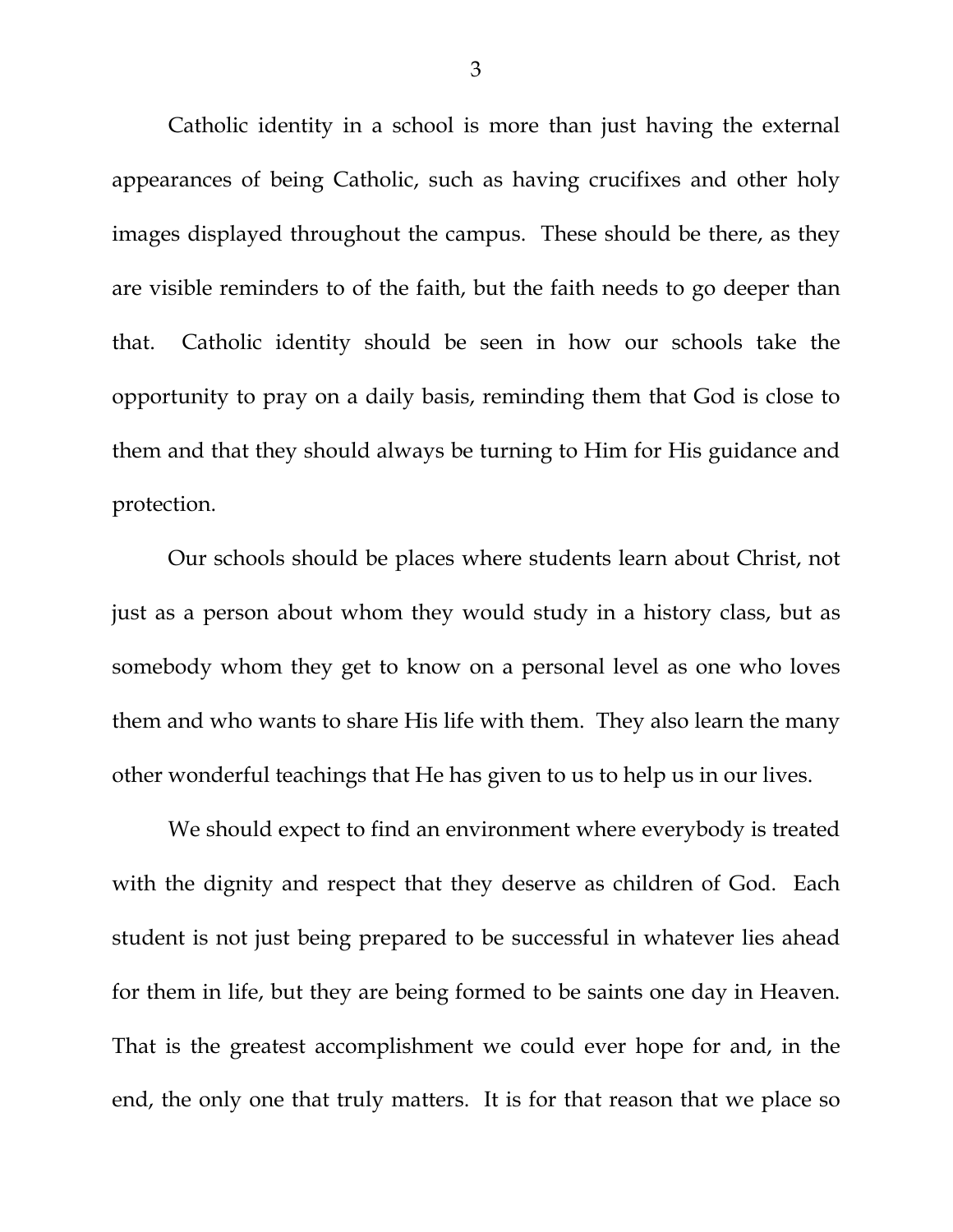much emphasis on teaching and living the Catholic faith in our Catholic schools. I am certainly not suggesting that these other areas are unimportant, because they are, but they all find their true meaning and importance when viewed through the important lens of our Catholic faith.

This is something that priests, principals, teachers, faculty, staff, and everybody involved in Catholic education here at the diocesan level needs to take very seriously, because we all have been entrusted with the great task of forming young people in various areas. It is demanding work to make possible an environment that strives for excellence in every area, all while doing so under the guidance of our Catholic faith, a task that is becoming increasingly difficult in the world in which we live.

The responsibility of maintaining a strong Catholic identity does not fall just on the adults. Students have a very important role to play in this regard. They can be taught all of the right things to know, say and do. They can also be given an environment which is very supportive of living their Catholic faith. But they have to make the choice to put into practice their Catholic faith - we cannot do that for them. By making this conscious decision to let their lives be guided by their Catholic faith, they do far more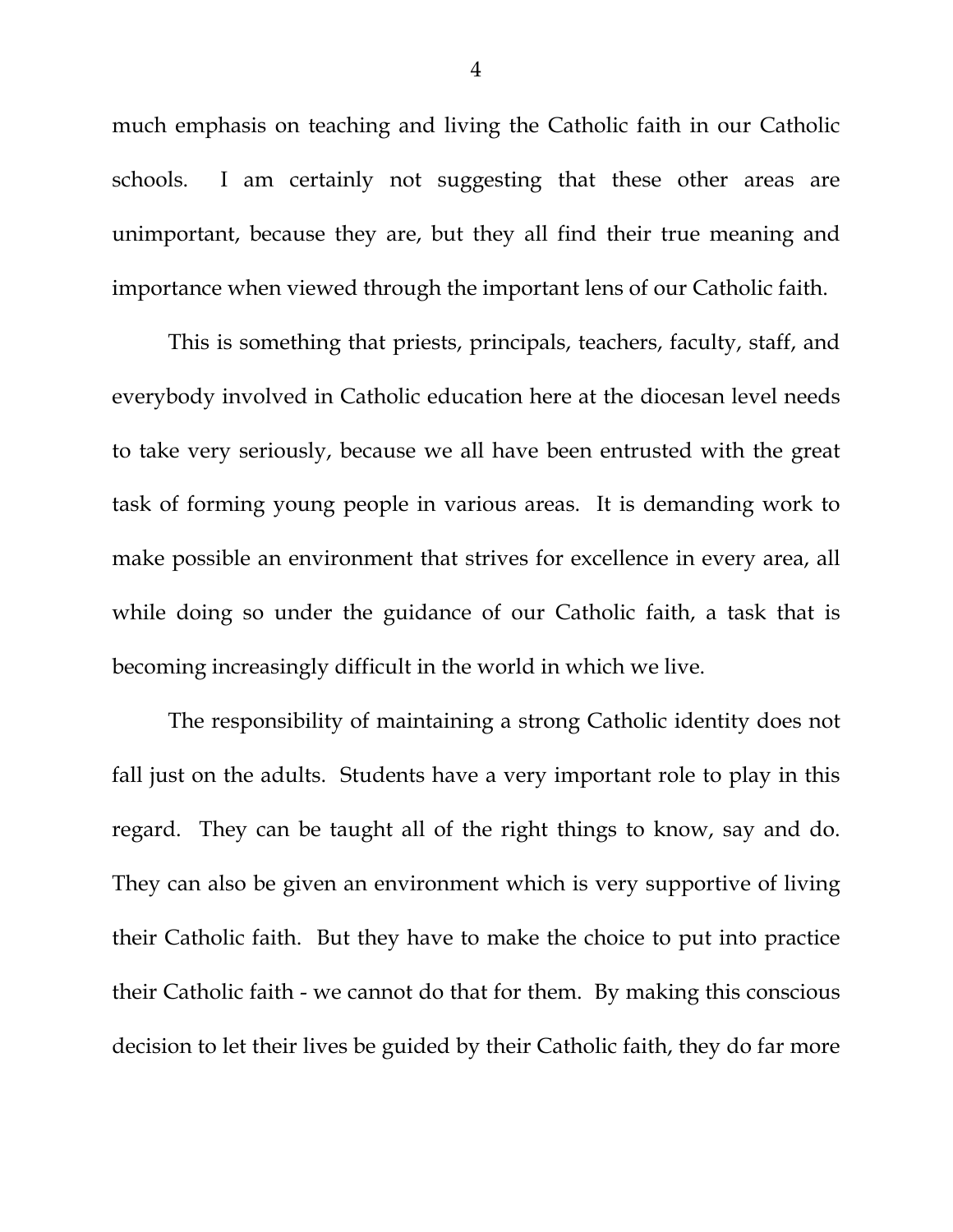than they may realize in making their school one that is not just Catholic in name, but one in practice.

If each student makes the commitment to take ownership for his or her faith, then our Catholic schools will stand out as truly being Catholic. If they do not make that commitment, the entire school will suffer as a result of their actions and be Catholic in name only, regardless of how hard the adults work in teaching the students and providing a good environment in which to practice that faith.

I see an important connection here with our newly created position for Father Chuck Edwards as the Director of Stewardship and Discipleship. The choice to include the word 'discipleship' with stewardship was very intentional, as it is an essential part of making stewardship successful. We must ensure that our work in building a culture of discipleship gives significant attention to the students in our Catholic schools. We need to take a very hard look at how we are forming them and whether that formation gives enough emphasis to supporting them intentionally living their lives as disciples.

We know the old saying that you cannot give what you do not have. That applies in a very particular way in this area. An important part of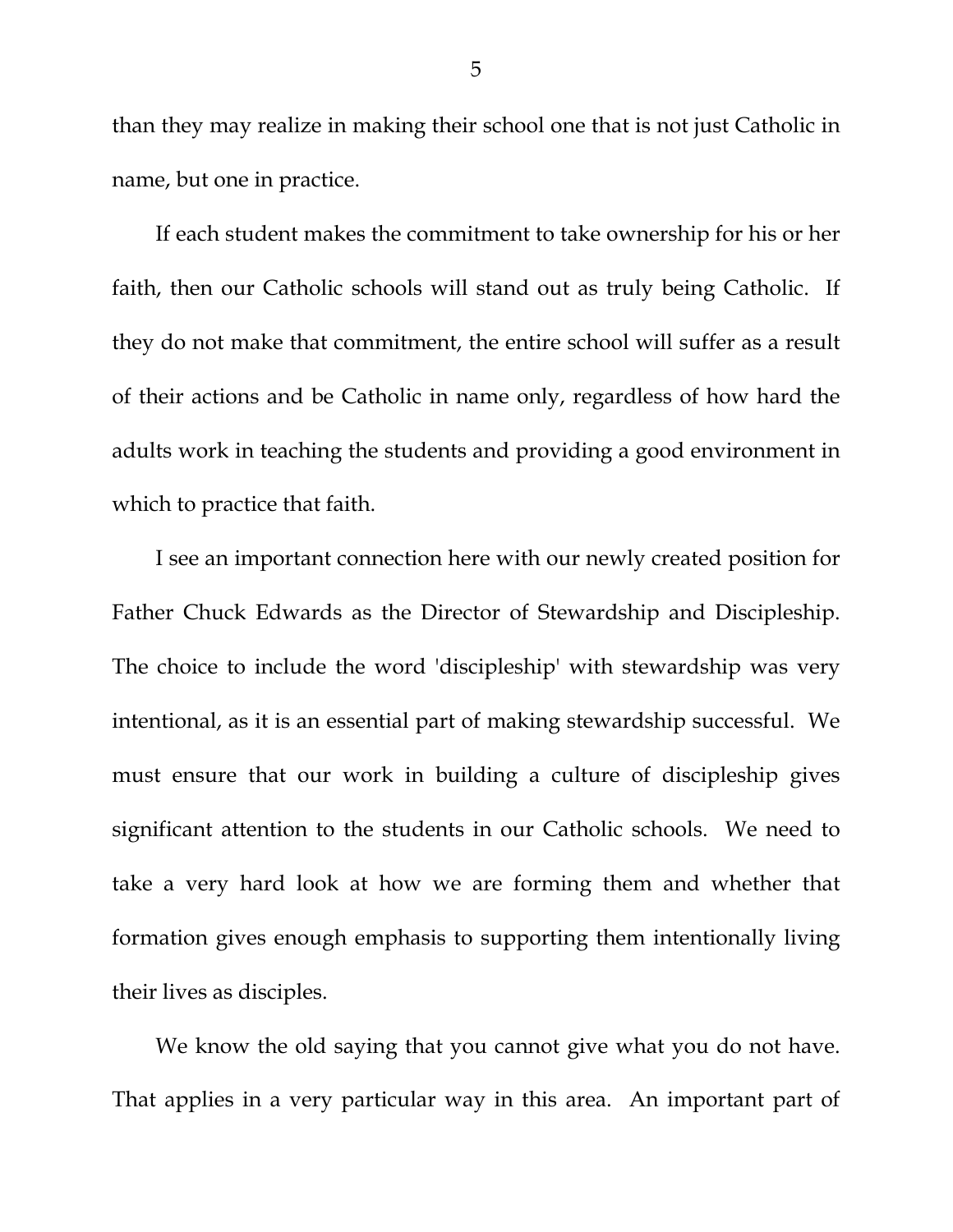preparing our students to be disciples is to work on ensuring that those who are responsible for their formation are themselves disciples who loving follow Jesus in their lives.

I realize that this is not a new concept to any of you, for you have been working very diligently in this regard. I would simply like to encourage you to continue to press on with the good work that you are doing and assure you of my gratitude and continued support for you in this work. We are all moving forward in this new direction of stewardship and discipleship and it is good for us to see how interconnected all of our ministries are and how important it is for us all to work together in building a culture that is supportive of the growth that the Lord desires for His Church.

As we continue this Mass, we give thanks to God for the wonderful blessings that we have in our Catholic schools and the opportunities that they provide in forming our young people to be disciples of the Lord. Let us ask the Lord for the grace to continue to do our part in supporting this important aspect of the life of our diocese, for our efforts now will pay dividends in the future as these young people take their places in the